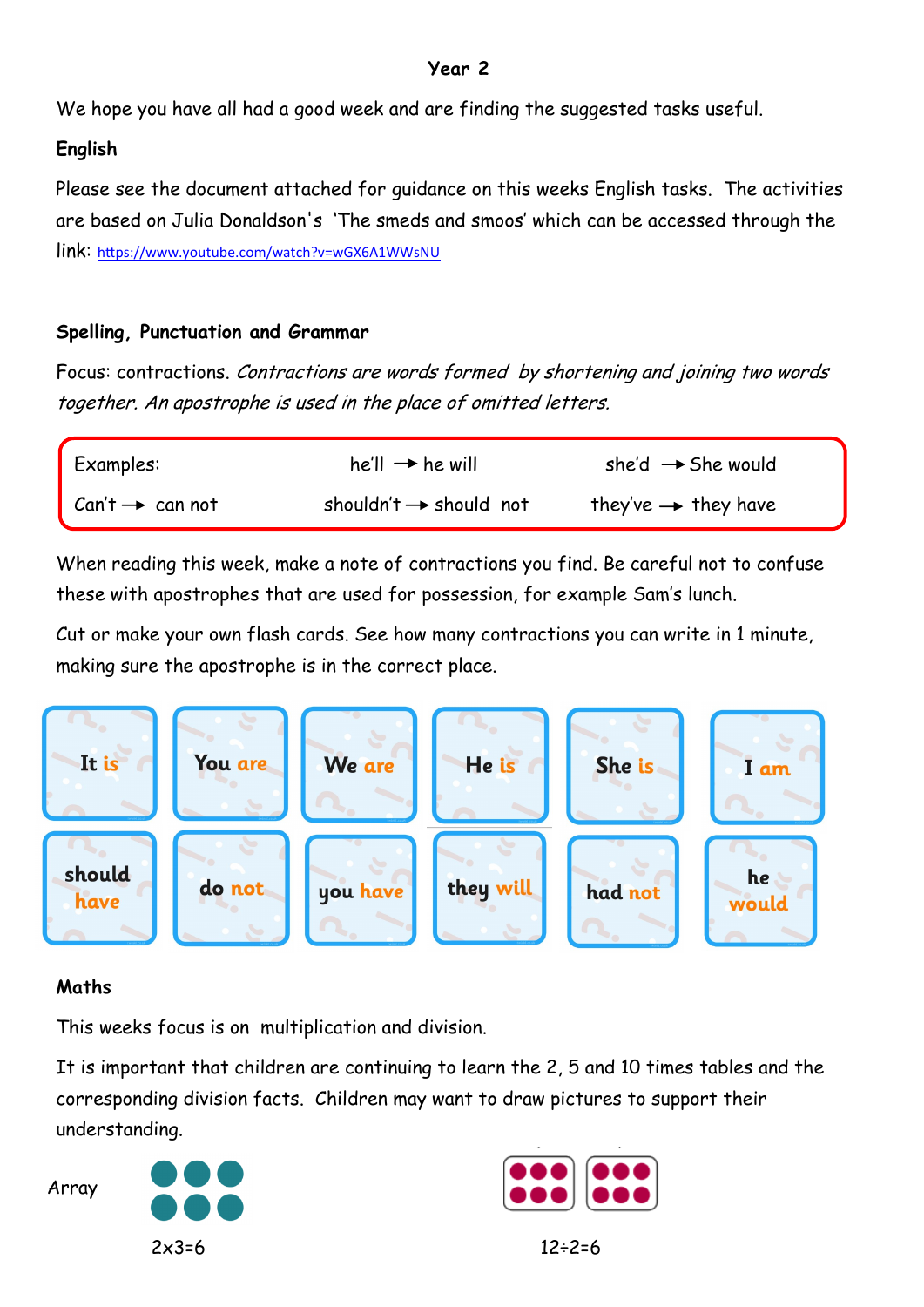|                |                 | Use the number cards to make |                |
|----------------|-----------------|------------------------------|----------------|
| $5 \times 5 =$ | $10 \times 9 =$ | $50 \div 5 =$                | $14 \div 2 =$  |
| $5 \times 8 =$ | $1 \times 2 =$  | $8 \div 2 =$                 | $20 \div 5 =$  |
| $0 \times 5 =$ | $2 \times 12 =$ | $90 \div 10 =$               | $60 \div 10 =$ |





Tricky challenge: circle the correct answer to match the number sentence.

How can you find the answer without knowing it by heart or drawing arrays?

| $18 \times 10 =$ | 165 | 182 | 180 |
|------------------|-----|-----|-----|
| $38 \times 2 =$  | 76  | 75  |     |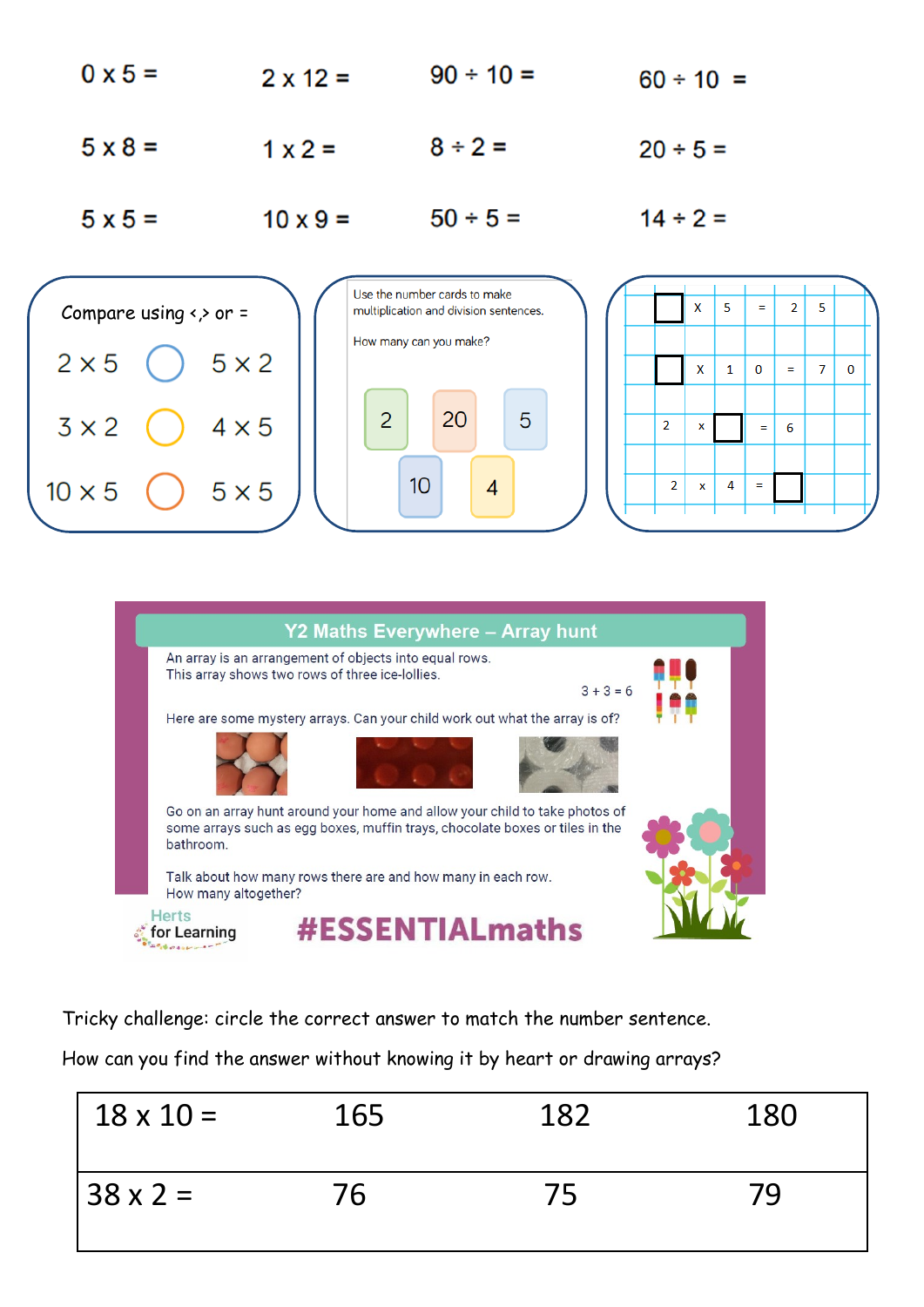We are continuing to think about Pentecost, when the disciples were filled with the Holy Spirit. We believe that the Spirit remains in the Church and world today. We are going to use your research on Pope Francis to think about how he lives as a person led and inspired by the Holy Spirit. Fill the flame template attached with some of the things he has done that show he is filled with the Holy Spirit, such as visiting the sick, raising money to feed the hungry, living a simple life etc. Then decorate your flame and use string to hang in your home.

#### Art

Mary Fedden is a British artist who was born in Bristol in 1915 . This is one of Mary's paintings and is called 'Room with a View', it was painted in 1995. Have a go at recreating the view out of one of your windows. You could draw and paint the view or take a photograph and use an app to change the image.



#### Geography

Why do you think Devon would be a good place to have a dairy farm? Milk from cows is either sold fresh or used as a raw material to make other diary products such as cheese. Show sections of film from 00.42–2.08

and 2.44–5.12

<https://www.youtube.com/watch?v=CpwWNjj91bM>

How many years is it before calves produce milk?

How much milk on average does an adult milking cow produce per day?

What happens to the cheese that this company makes from the milk?

Which country in particular is it sent to? How does it get there?

You could try to follow some simple recipes containing cheese:

https://www.easy-kids-[recipes.com/cheese](https://www.easy-kids-recipes.com/cheese-recipes.html)-recipes.html

We keep you and your families in our prayers and look forward to when we will eventually be able to return to a sense of normality.

#### Amy and Megan

|                                                                                          | Average<br>for Devon | Average<br>for the UK |
|------------------------------------------------------------------------------------------|----------------------|-----------------------|
| Rainfall each year in mm                                                                 | 1018                 | 885                   |
| Temperature each year in °C                                                              | 10.5                 | 97                    |
| Number of hours of sunshine<br>each year                                                 | 1643                 | 1493                  |
| Number of months in the year<br>when it is warm enough for<br>grass to grow (above 6 °C) | 10                   | я                     |
| Average number of days<br>when it rains during the year<br>(more than 1 mm)              | 191                  | 133                   |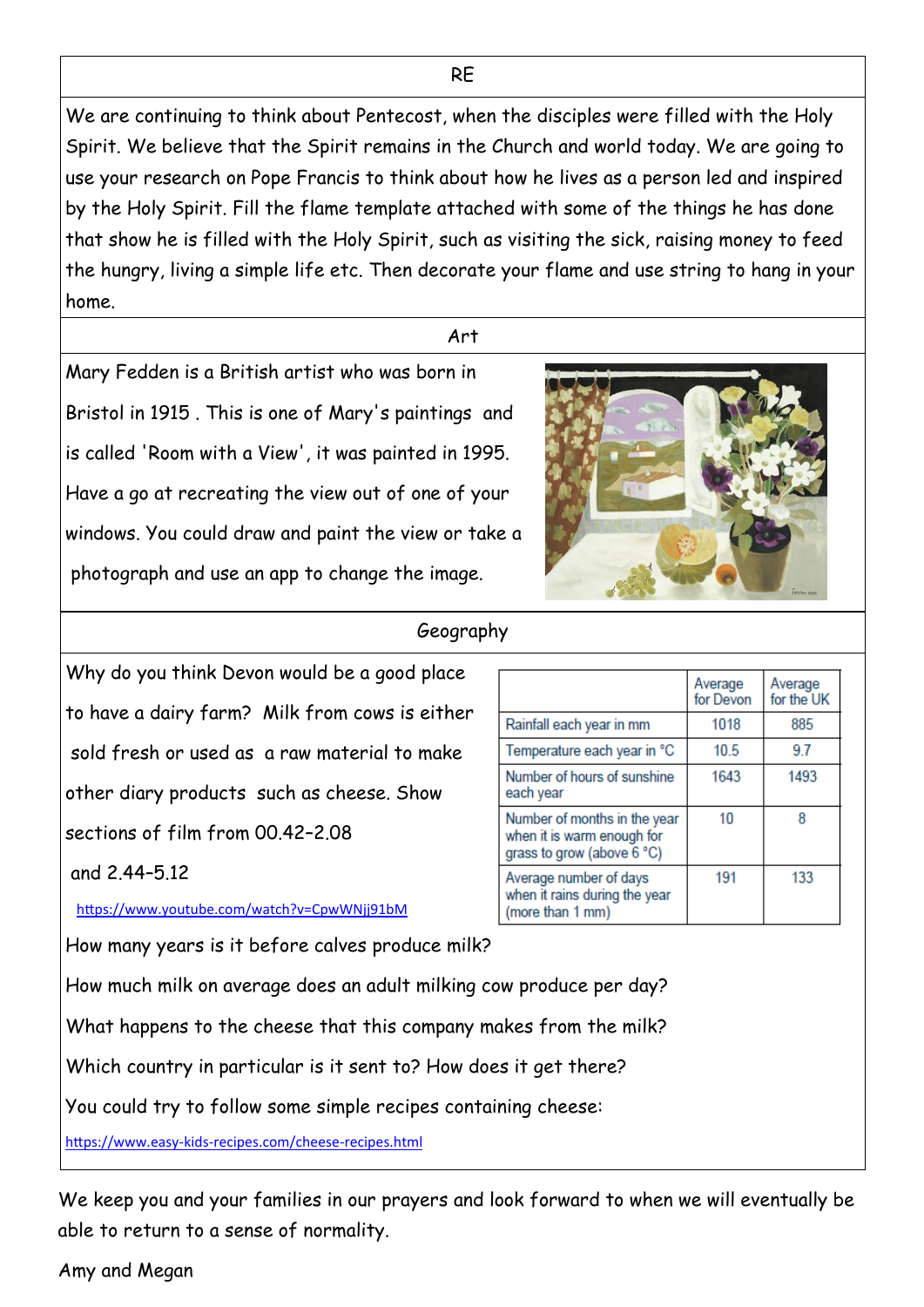

# 5-7 Years Home Learning Pack **Another planet**

# **Objectives**

- To draw an imaginary place inspired by a story
- To describe an imaginary place using adjectives and adverbs ٠

### **Resources**

- The Smeds and the Smoos by Julia Donaldson and Axel Scheffler ٠
- Photographs and video footage of real planets and moons
- Resource Sheet 1: A world of difference
- Resource Sheet 2: View from the blue rocket
- Resource Sheet 3: Intergalactic postcard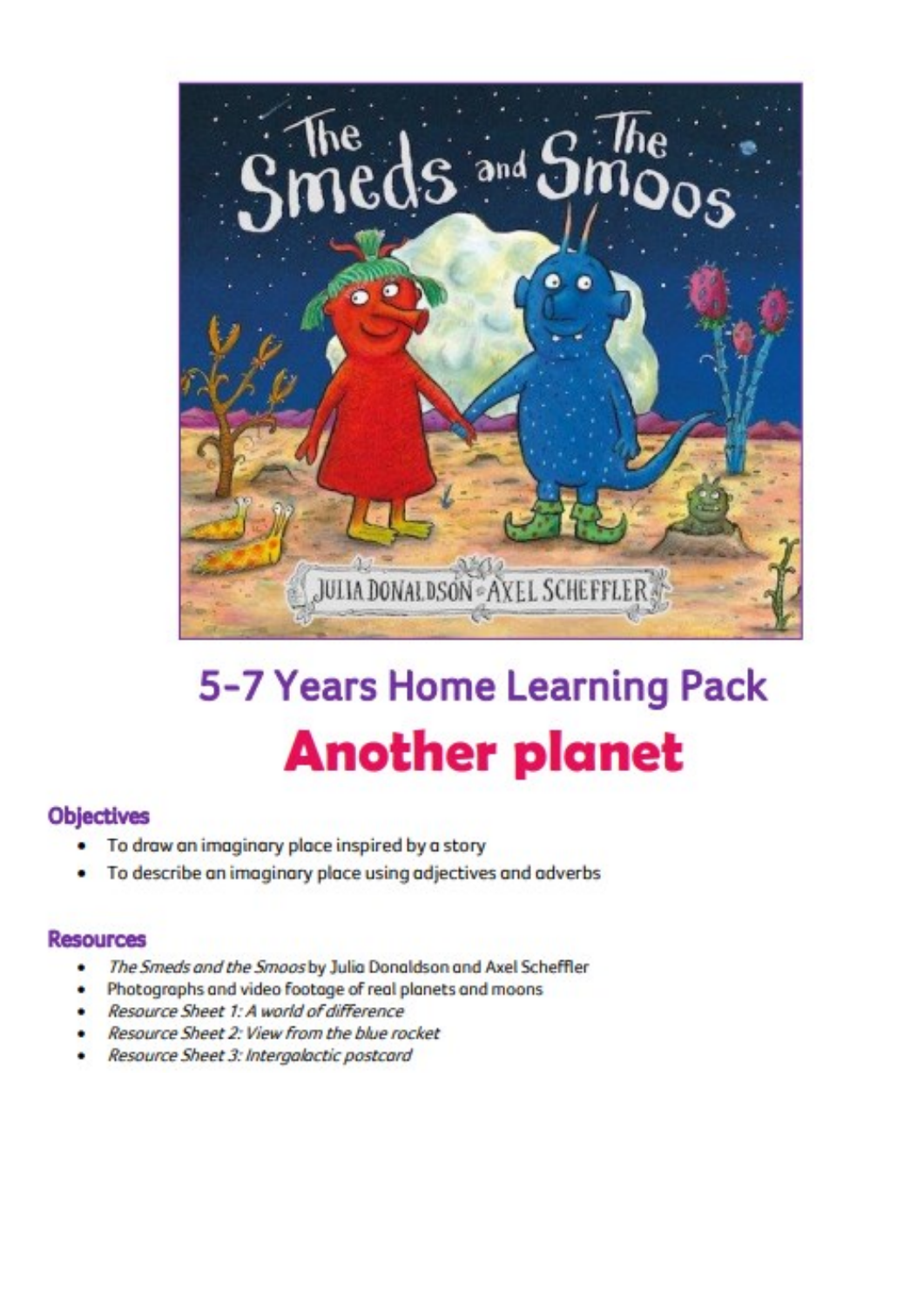#### Introduction

After sharing the story with your child, discuss the important message that it conveys. Look at the dedication at the back of the book, why do they think the author. Julia Donaldson, has chosen this dedication?

Revisit the pages where the Smeds and the Smoos are visiting different planets in search of Janet and Bill. Ask your child to use *Resource Sheet 1: A world of difference* to describe the different planets in the story, exploring the similarities and differences. Encourage the use of adjectives and adverbs and the retrieval of descriptive phroses from the text.

Discuss which planets your child would most or least like to visit and why. What would they like to do there? Would they like to live on any of the planets? Are any of the planets similar to Earth?

Show your child some photographs and/or film footage of some real planets and moons by searching the internet. Encourage the use of space related vocabulary such as orbit, atmosphere and craters.

### **Main task**

Encourage your child to close their eyes and imagine that they are part of the Smeds' and the Smoos' search party. Ask them to imagine that they are looking out of the window of the blue rocket as they descend to another world. Ask them to think carefully about the terrain of the planet i.e. its physical features. Does it have mountains or craters? Is the planet covered in dust like Vumjum or covered with plant life like Lurglestrop? Will it be bleak and grimy like Grimble Tosh or will it be bright and colourful like planet Earth? Ask your child to think carefully about the sky, the atmosphere and whether there is any plant or animal life on their planet. Can they think of a name for their planet? Your child could have fun making alien sounds to generate some possible names.

Use Resource Sheet 2: View from the blue rocket and revisit the illustration in the book where Janet and Bill are spotted far down below (page spread 12). Ask your child to imagine that they are looking down at their imagined planet from inside the blue rocket - they need to draw the view that they can see! Their picture should include some sky, terrain and plant or animal life if there is any. Explain that any features should be small because it is a drawing of what can be seen faraway.

#### **Extension**

Wouldn't it be great if planets had post boxes? Help your child to imagine that there is an intergalactic postal service and that they are going to write a postcard to a friend back on Earth from the imaginary planet they have visited. Emphasis should be upon the use of descriptive phrases using adjectives and adverbs. You could refer back to Resource Sheet 1: A world of difference for some descriptive phrases about the planet.

After lots of immersion in describing planetary landscapes, your child should be ready to describe their own imaginary world using Resource Sheet 3: Intergalactic postcard. Encourage the opening sentence to be an exclamation, for example: 'I've just landed on ........!' or '......... is out of this world!'

An illustration of one or a variety of their planet's features could be drawn on the front of the postcard and your child could have fun designing a space-themed postage stamp with the name of their planet on it.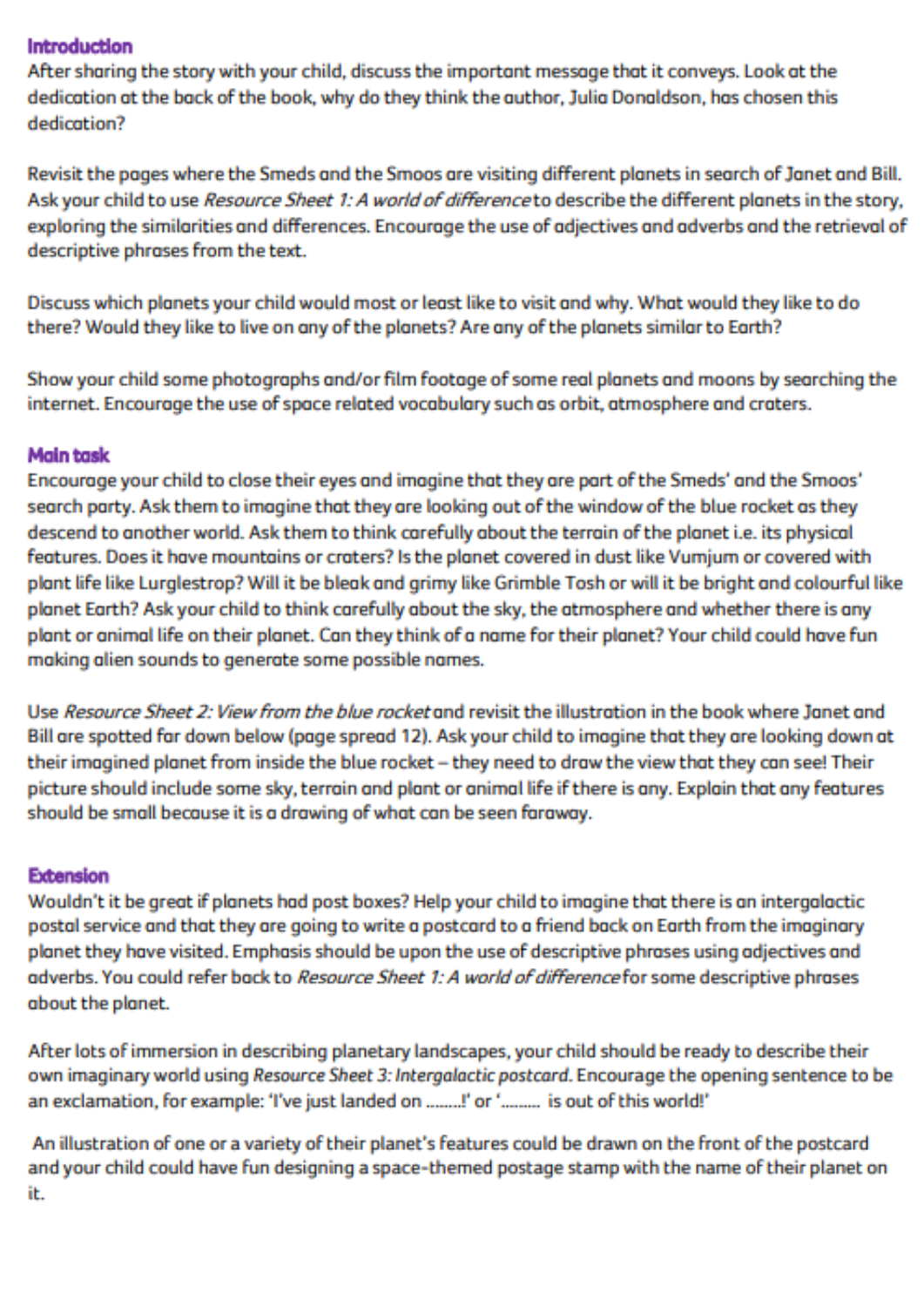# **Resource Sheet 1: A world of difference**

The Smeds and the Smoos visited lots of planets in their search for Janet and Bill. What can you find out about each planet from the illustrations and the text? Describe each planet in the toble below.

| <b>Planet</b>                   | Landscape                   | Sky          | <b>Life</b>                                               |
|---------------------------------|-----------------------------|--------------|-----------------------------------------------------------|
| Vumjum                          | A dry place with<br>craters | blue, golden | Vums are green,<br>have long arms and<br>3 eyes on stalks |
| Lurglestrop                     |                             |              |                                                           |
| <b>Grimbletosh</b>              |                             |              |                                                           |
| Glurch                          |                             |              |                                                           |
| <b>Scloop</b>                   |                             |              |                                                           |
| Klaboo                          |                             |              |                                                           |
| Janet and Bill's<br>home planet |                             |              |                                                           |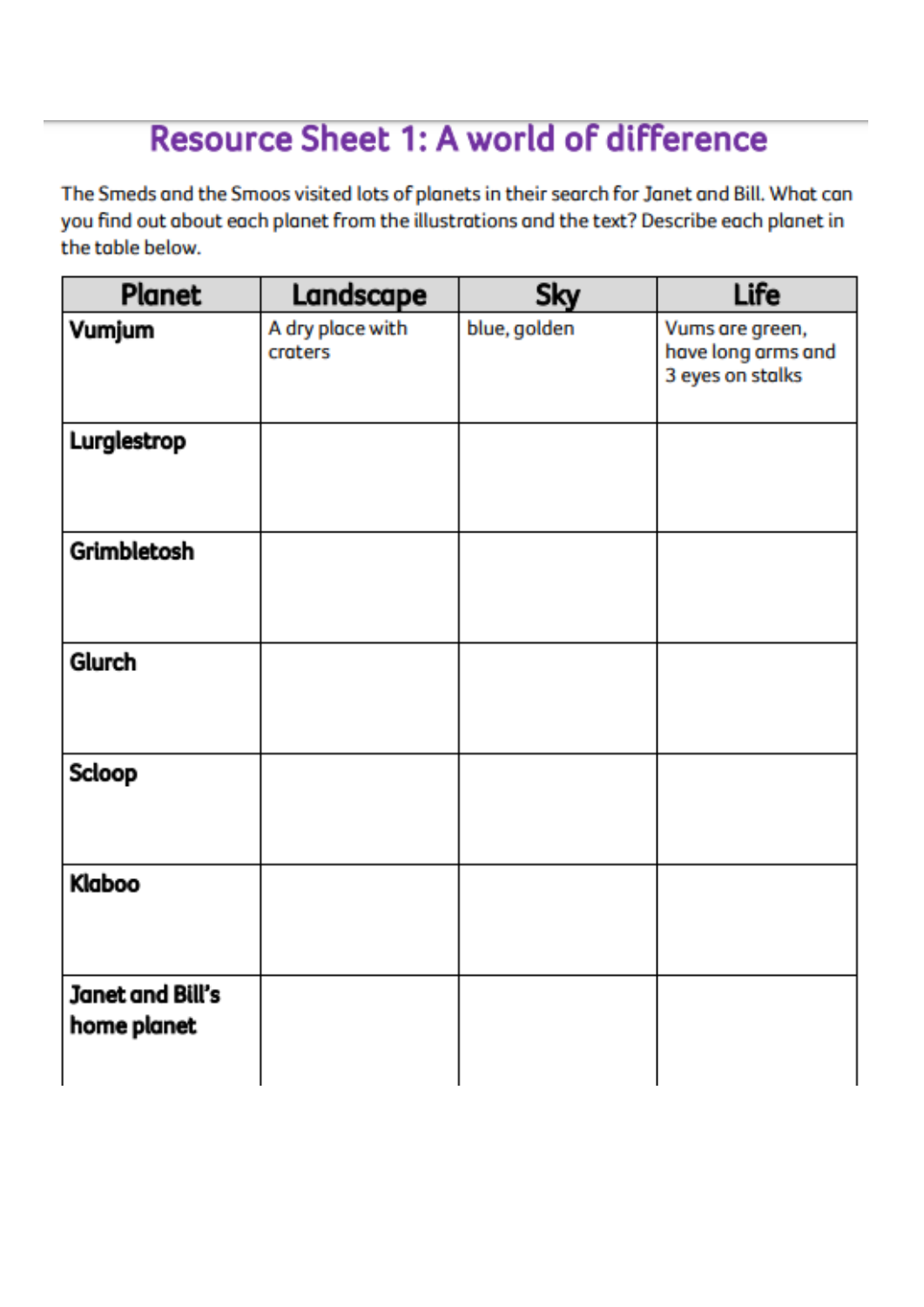# Resource Sheet 2: View from the blue rocket

Imagine you will soon be landing on your imaginary planet. Draw what you can see.

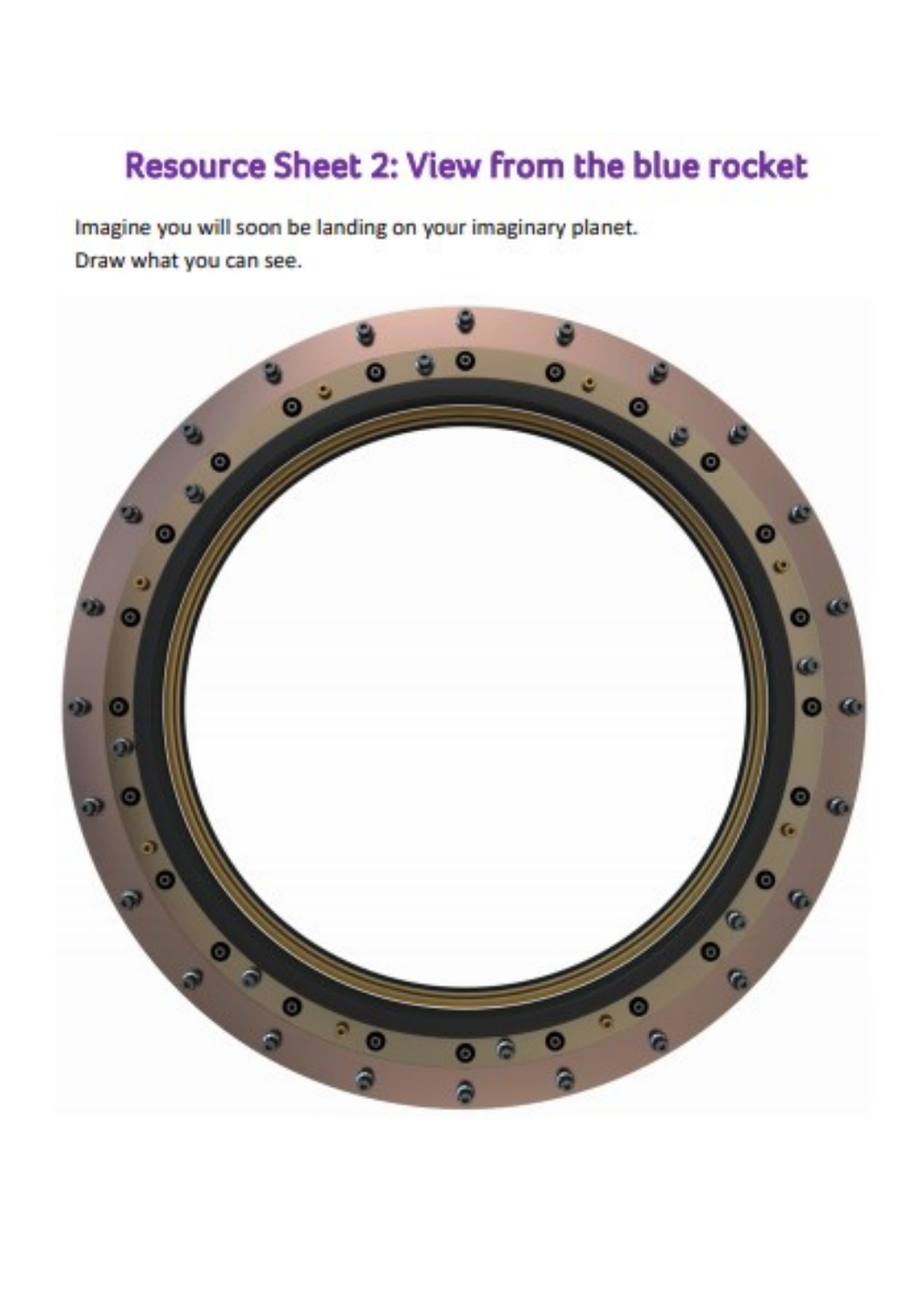# **Resource Sheet 3: Intergalactic postcard**

Imagine you have just landed on your imaginary planet. You spot a planetary post box and decide to write to your friend back on Earth to tell them all about this world.



**Resource Bank**